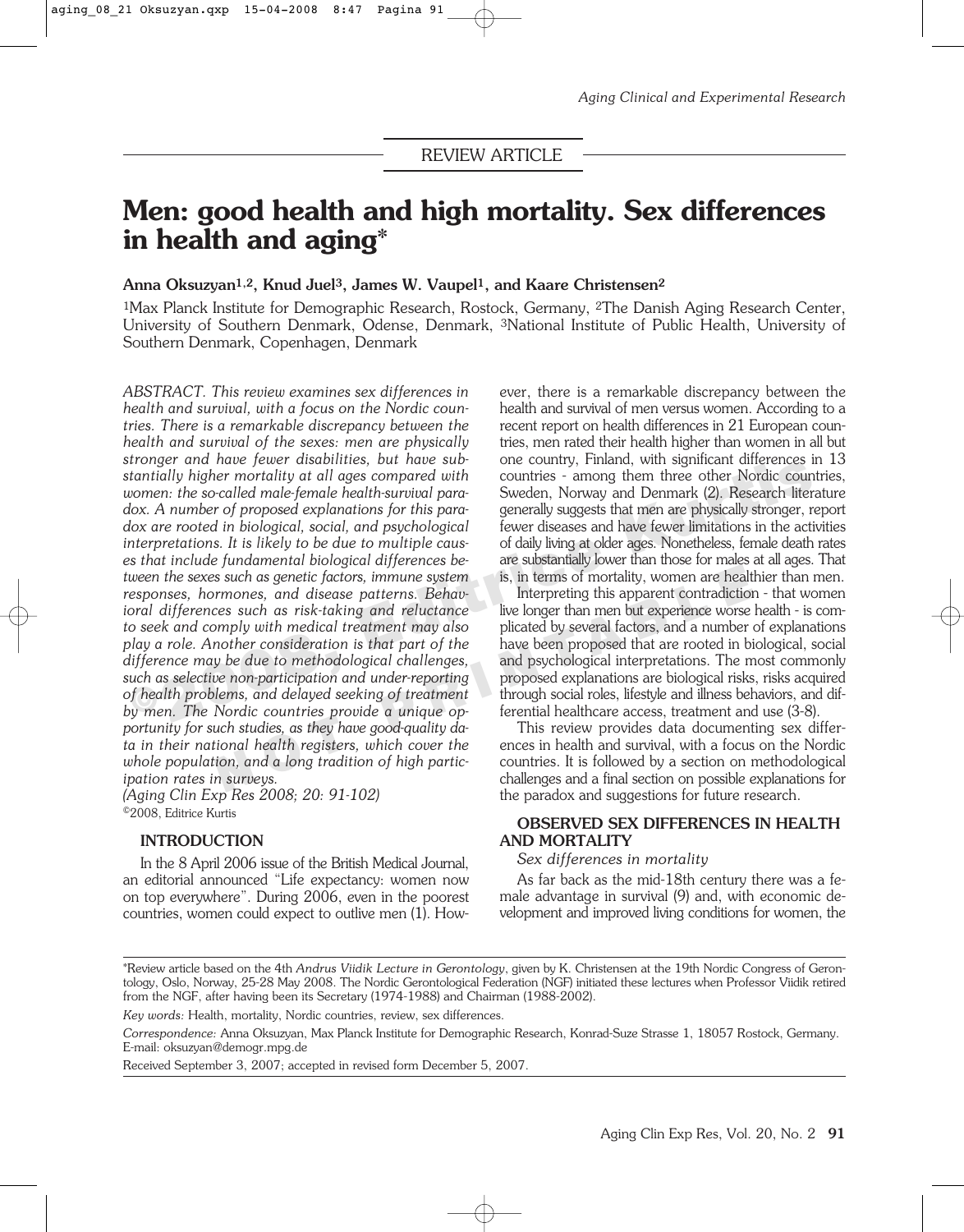

Fig. 1 - *Difference in life expectancy between females and males (1850-2005) and sex ratio for all-cause mortality (ratio between agestandardized mortality rates) in four Nordic countries (1950-2005).*

sex gap increased in the first three quarters of the 20th century in most Western countries (3, 4, 7), including Denmark and other Nordic countries (10, 11). However, in developed countries, the sex differences in mortality development were mixed in the last quarter of the 20th century. Female-male differences in life expectancy narrowed in most European countries and in the US over the period 1980-1996, but became larger in other countries, namely Greece, Hungary, the Russian Federation and Japan (12, 13). There is general agreement that cigarette smoking is the single largest identifiable factor, and also that this alone cannot explain the trajectories in sex differential mortality, which is illustrated by the sex difference in survival among those who have never smoked (14). Ng. 1 - Difference in life expectancy between females and males (1850-2005) and sex ratio for all-cause mortality fratio betwee<br>tandardized mortality rates) in four Nordic countries (1950-2005).<br>
ex gap increased in the fi other Nordic countries (10, 11). However,<br>
nother simulative crease in the sex gap began in the 19<br>
niked in the last quarter of the 20th cen-<br>
nomewhat greater than in the other Ne<br>
nomewhat greater than in the other Ne<br>

## *Sex differences in mortality in Nordic countries*

This section describes the trends of sex differences in mortality in the four Nordic countries, Denmark, Finland, Norway, and Sweden, for 1950-2004, based on the Human Mortality Database (15) and the World Health Organization (WHO) Mortality Database (16). To ensure comparability, the mortality rates in the four Nordic countries were standardized according to the European standard population. Most of the disease-specific comparisons were based on truncated age groups (35-74 years) to minimize the risk of different coding practices, especially among the elderly.

During the period 1850-1950, the sex difference in life expectancy in Denmark, Norway and Sweden was 2-4 years (Fig. 1). The difference increased to 6-7 years between 1950 and 1980, and then decreased to 4.5-5 years. The sex ratio for all-cause mortality (ratio between

age-standardized mortality rates) showed the same pattern since 1950 as the sex difference in life expectancy (Fig. 1). This pattern was slightly different for Finland: an increase in the sex gap began in the 1920s, and was somewhat greater than in the other Nordic countries and more affected by World War II.

The age-specific trajectories of mortality rates for 1950-2005 (Fig. 2) show that infant mortality was consistently 20-30% higher for boys than girls. Sex differences were slightly greater among 1-14-year olds, and varied very little in the 50-year period. Men aged 15-24 years had about twice the mortality of women in the early 1950s. Thereafter, the sex ratio increased slightly in all four countries. Mortality differences in the 25-44-year and, especially, 45-64-year age groups followed nearly the same pattern as the difference in life expectancy. In the 65-84-year age group, the sex ratio was small in the 1950s, but increased in all four countries until 1980. Lastly, in the oldest age group, there was almost no sex difference in mortality rates at the beginning of the period but, since 1975, it has been constant and similar in all four countries, with men having about an increased mortality risk of 17-29% (which is a substantial absolute difference, given high mortality rates at age 85 or over).

There were substantial variations in sex differential mortality at the disease-specific level (Fig. 3). Sex ratios for mortality from stomach, colon and rectum cancer were similar in all countries and over time. In contrast, sex differences in mortality from ischemic heart disease, other heart diseases and diabetes substantially increased since 1950 and clearly contributed to the change in the sex difference in life expectancy in all four countries. There were huge sex differences in mortality from lung cancer,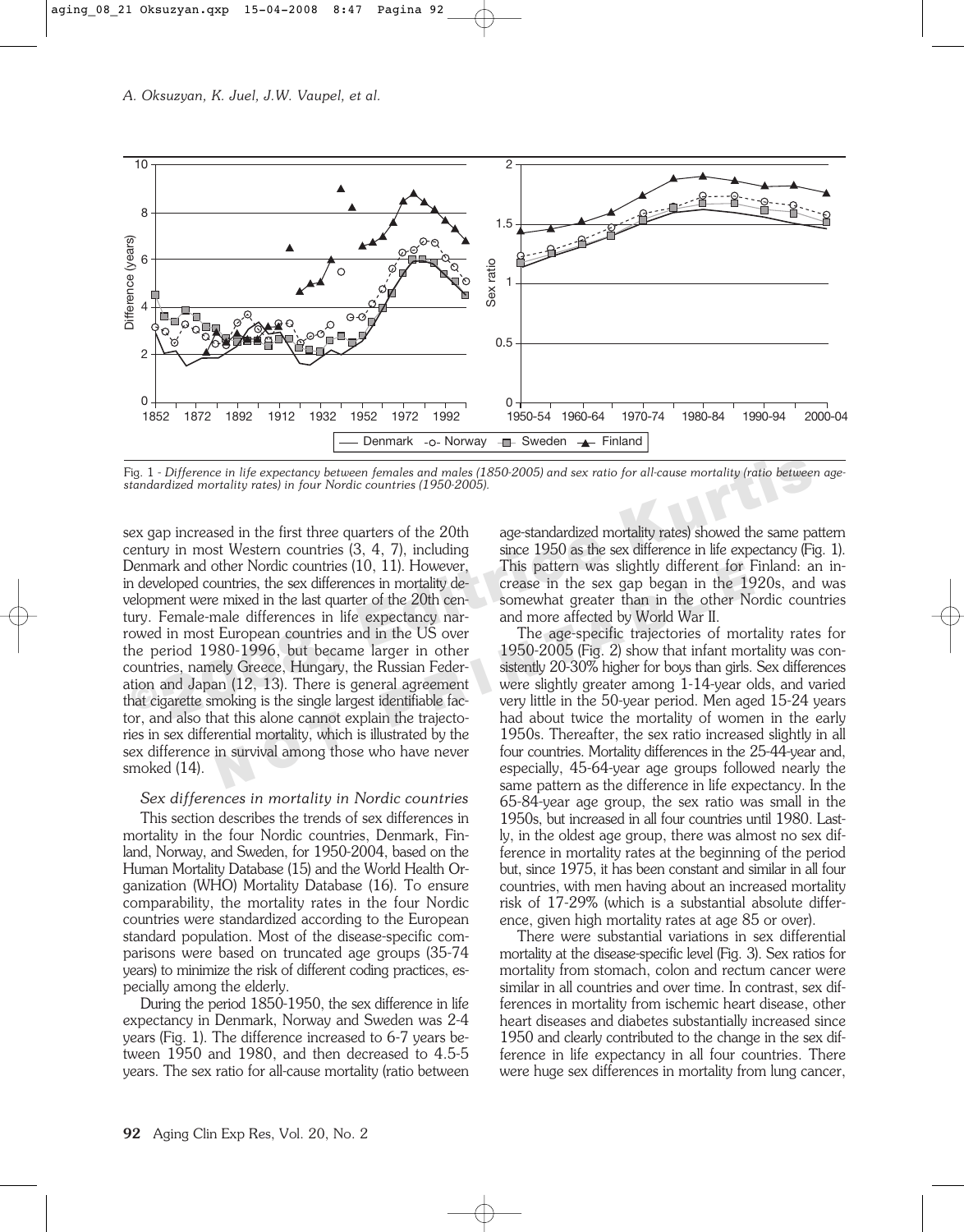

Fig. 2 - *Sex ratio for all-cause age-specific mortality (ratio between age-standardized mortality rates) in four Nordic countries, 1950-2005.*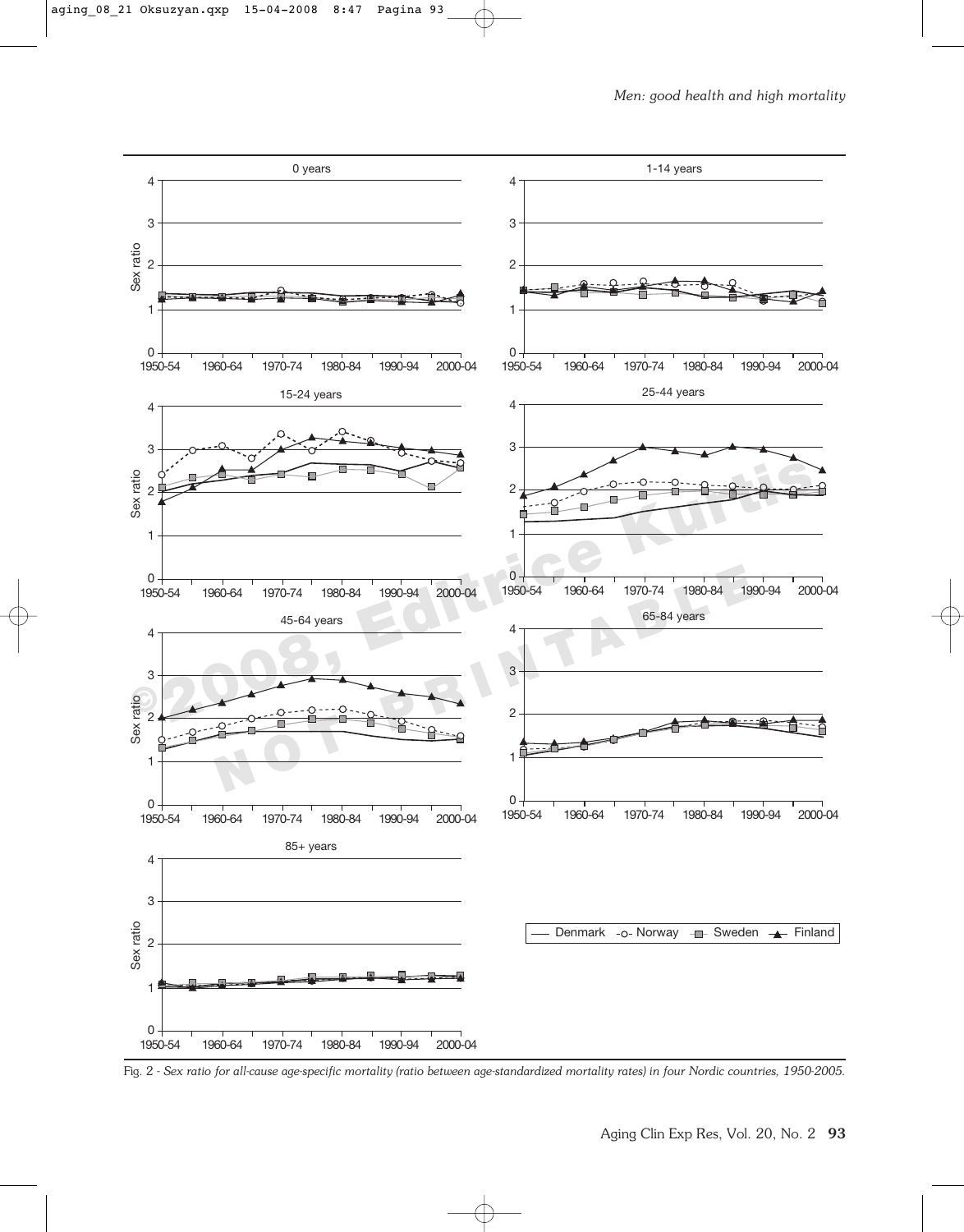

Fig. 3 - *Sex ratios for cause-specific mortality rates (ratio between age-standardized mortality rates) in four Nordic countries (35-74 years), 1950-2005.*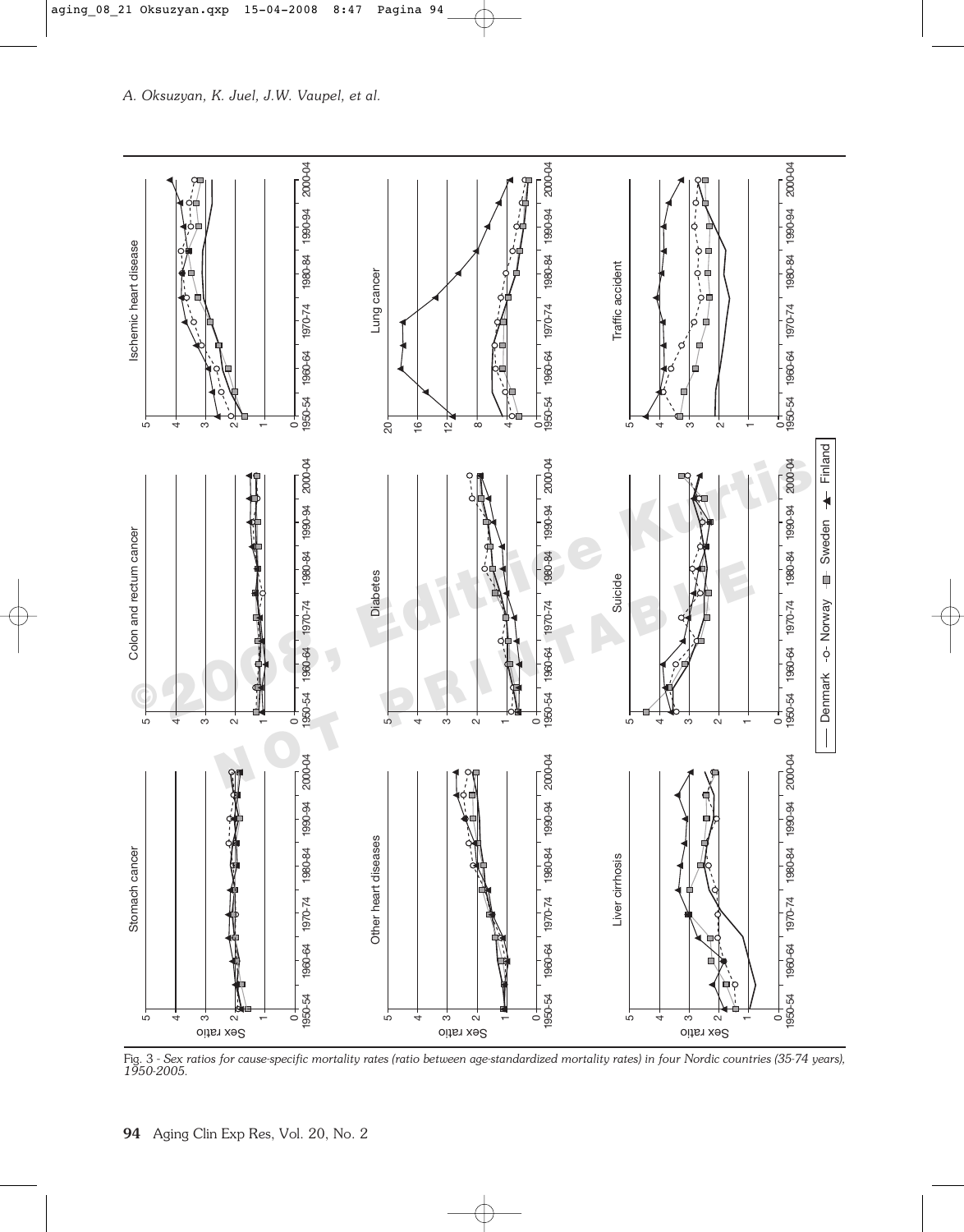traffic accidents and suicide. Since 1970, the differences from lung cancer have decreased in all four countries, but the decline was much steeper in Finland. Sex ratios for liver cirrhosis and traffic accidents also changed greatly since 1950, although in the opposite direction.

In conclusion, all Nordic countries have had similar patterns of age-specific sex differences in all-cause mortality since 1950, except that Finnish men have had higher excess mortality than the other three countries in the 25-44 and 45-64-year age groups. The most marked changes in sex differences over 1950-2004 were in the 25-44-, 45-64 and 65-84-year age groups, suggesting that these groups have been responsible for most changes in sex differences in life expectancy since 1950. Trajectories of sex differences in cause-specific mortality had similar patterns in the four countries. Notable changes in the sex ratio for all-cause mortality within the last 50 years can mainly be attributed to diseases and causes of deaths closely related to lifestyle and health behaviors interacting with living conditions, i.e., ischemic heart disease, other heart diseases, lung cancer, liver cirrhosis, traffic accidents, and suicide.

# *Sex differences in self-reported health, activities of daily living and physical performance tests*

Most research papers consistently find poorer selfreported health and a lower quality of life among women compared with men, although some studies have been unable to detect substantial sex differences in self-reported health (17-19). Women also have more difficulties in performing activities of daily living (ADL), due to a higher incidence and prevalence of disability than men at all ages (20, 21). Case and Paxson showed that men and women with the same conditions had similar self-reported health, but men had higher mortality from these conditions, indicating greater severity (8). The "male advantage" in physical health has also been revealed with physical performance tests. Grip strength predicts disability, morbidity and mortality in both sexes, and the mean grip strength of elderly men is still comparable to that of middle-aged women (22). There are large statistically significant sex differences in physical health in populations as diverse as the Danish and Chinese oldestold populations (19, 23). The female disadvantage is larger for nonagenarians and centenarians than octogenarians, suggesting that sex differences in disability become more pronounced at advanced age. In conclusion, men are physically stronger and have fewer limitations in ADL, factors that are significantly associated with better survival in both sexes, yet men have higher mortality than women at all ages. ealth behaviors interacting with living conditions, i.e., is-<br>
tions, and physical and psychological symptoms<br>
thermic heart disease, other heart disease, lung cancer, liv-<br>
This suggests that excessive morbidity in women<br> and a lower quality of life among women severity was similar in women and new severity was similar in women and mean and a lower quality of life among the substantial sex differences in self-reported (30). Acute myocardial

# *Sex differences in morbidity*

The issue of sex differences in morbidity is more complex than the pattern of sex differences in ADL and physical performance tests. The complexity is due to

variations in definitions of diseases, diagnostic procedures and age-related changes in incidence rates for many diseases. For example, the incidence of coronary heart disease (CHD) starts rising about 10 years earlier for men than women and, in middle-age, it is about twice as high for men than women. However, the male excess of CHD incidence and mortality declines after 60, and after 80 the difference is small (24-26). Studies generally show that women have a significantly higher mean number of reported symptoms, prevalence of migraine, musculoskeletal and autoimmune diseases, whereas men have an earlier and higher incidence of cardiovascular diseases (27, 28). A study of different-sex twins, which controls for childhood environment and, to some extent, genetic factors, showed that men reported more very life-threatening conditions, such as heart insufficiency, angina pectoris, thrombosis in leg, and others, whereas women reported more total health conditions, non-life-threatening conditions, and physical and psychological symptoms (29). This suggests that excessive morbidity in women depends highly on a selected disease or illness indicator.

Severity of diseases may also interfere with femalemale differences. Some studies found substantially higher risk of severe coronary artery calcification score and intima-media thickness in men of most ages, but the risk of severity was similar in women and men when anklearm index and degree of aortic calcification where used (30). Acute myocardial infarction was more severe in women for some severity measures, but when other indicators were applied, men were rated to be as sick as, or sicker than women (31).

The frequency and outcomes of percutaneous coronary interventions (PCI) and coronary artery bypass graft surgery (CABG) may also serve as proxies for disease severity. Considerably more men undergo PCI and CABG than women, and gender inequity increases with age (32, 33). Such differences in disease management are partially due to differences in symptom presentation, patient preferences for surgical or conservative treatment, selective referral for invasive procedures favoring men, and more beneficial results of invasive management in men than women (34, 35). A recent review pointed out that modern technological advances (e.g., PCI accompanied by stent insertion, development of drug-eluting stents, and atherectomy devices) diminished or eliminated sex differences in the operative and 1-year mortality rates (36). However, the male advantage in hospital and post-operative mortality after PCI and CABG surgery is still debatable.

To sum up, it is well-established that, in terms of mortality, women are healthier than men at all ages, but have higher disability levels than men. Sex differences in morbidity remain unclear, as they depend on disease definition, severity measure used, and age trajectories of particular diseases.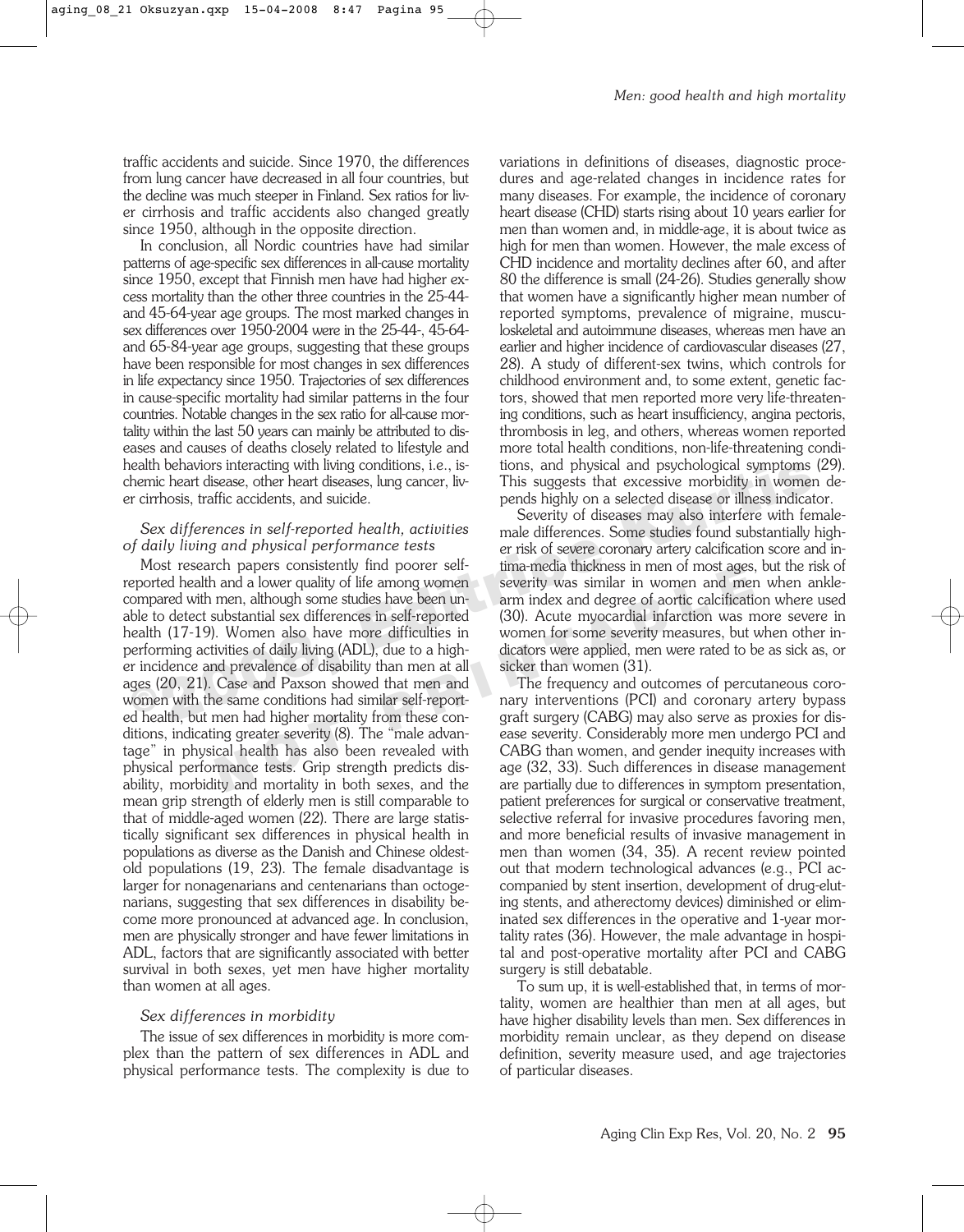# METHODOLOGICAL CHALLENGES IN STUDIES OF SEX DIFFERENCES IN HEALTH AND MORTALITY

# *Sex differences in reporting*

The research literature on sex differences in the accuracy of self-reports is divisive. In the Longitudinal Aging Study of Amsterdam, the accuracy of information provided by patients was moderate to high for most selected chronic conditions: men tended to under-report health problems, whereas women more frequently over-reported malignancies and arthritis (37). Other studies in the US revealed that women's self reports were in greater agreement with medical records for myocardial infarction, diabetes, hypertension and stroke (38). Zhu et al. reported that men stated more histories of urinary tract infection, sexually transmitted diseases and some other conditions than were identified in medical records (39). In a study of middle-aged men, the self-reports agreed well with general physician (GP) records for angina, and the disagreement was mainly from over-reporting of angina (40).

The Seattle Longitudinal Study suggests that, for women, there is lower agreement between self-reported drugs and pharmacy data, and more errors in both sources of medication use when compared with men (41). The recall accuracy among elderly women was highest for antihypertensive and statin medications and lowest for anti-depressants (42). Other Dutch and US studies found no significant sex differences in recall accuracy for alimentary, central nervous system, cardiovascular system and nonsteroid anti-inflammatory medications (43, 44). Such discrepancies in results regarding sex differences in reporting patterns are expected, considering differences in sample age structure, sample size, and methodological approaches employed in studies.

# *Sex differences in participation*

Empirical evidence on differences in survey participation by sex of the respondent is inconsistent. There were lower participation rates for women in several populationbased studies of the elderly in Denmark (45, 46). Some Nordic studies could not detect sex differences in survey participation rates (47-49). A review on attrition rates in longitudinal studies of the elderly reported that few studies found higher non-response among women (50). Furthermore, in the Finnish and Dutch working-age populations, the participation rate was higher for women than men (51, 52). Jacomb et al. found that the sex differential in response pattern changed as their study progressed (53). In the baseline survey, elderly women were more likely to refuse study participation, although no sex difference in participation rates was observed during follow-up surveys.

Regarding age differences in response rate, the literature predominantly reports lower participation rates with increased age (50). However, some studies found no

differences in the response pattern with age (54) and others reported lower response rates among younger subjects (51, 55). Furthermore, one US and one Danish study demonstrated that, among younger individuals, a non-response was more common among men, whereas men over 60 years had more active participation in surveys than women (56, 57).

There has been much effort on assessing the representativeness of study samples by comparing the health status of participants with that of the general population and non-respondents. Many studies report that participants were more likely to have higher cognitive status (49, 53), higher ratings of general health, lower levels of physical disabilities (58) and to be free from chronic illness (59) compared with non-respondents. This suggests that participants were healthier than non-participants.

Other studies of non-responses used healthcare utilization as the operational measure of morbidity. Among Danes aged 70-75, a higher proportion of non-respondents were hospitalized within one year prior to study, but there were no differences in healthcare use indicated by the response pattern in the 12 years prior to the interview (47). Using the national Danish register data, Kjoller and Thoning analyzed differences in hospital admission rates by response status at 5 years before, 6 months before and 2 years after data collection. The only statistically significant differences favoring participants were in the hospitalization rate 6 months prior to the survey (57). Other population-based studies in Denmark and the Netherlands did not detect differences in the prevalence or number of diagnosed somatic disorders by response pattern, but psychological problems were significantly more frequent among non-respondents (48, 60). Similarly, none of the healthcare use variables were predictive of non-response among US Medicare beneficiaries 65 years old and older in a multivariate analysis (61). Mysician (GP) records for angina, and the disagreement<br>
Danes aged 70-75, a higher proportion of non-resonarinity from over-reporting of angina (40).<br>
The Seattle Longitudian Study suggests that, for wom-<br>
there were no di In the presentation same state of the respondent is inconsistent. The complement is stated and US state of the Duchardon of the Duchardon of the state of the state of the state of the state of the state of the state of the

Investigators in Switzerland and Sweden found that the proportion of people with healthcare expenditures greater than "zero" was higher among participants than non-respondents (54, 55). Those with higher healthcare use, such as more frequent visits to GPs, specialists or alternative medical practitioners, were more likely to participate in a health examination survey in the Netherlands (59). No differences in the use of inpatient care were indicated by the response pattern, although for all other types of healthcare, users were more likely to be participants (56, 62). This suggests that "worried well", i.e., healthy individuals making frequent use of health care services, were more likely to respond.

A potential source of sex bias in surveys may be the exclusion of nursing home populations, use of proxy respondents, and interviewers themselves. In a systematic literature review of attrition rates in longitudinal studies of the elderly, only 2 out of 19 studies included the residents of nursing homes and sheltered accommodation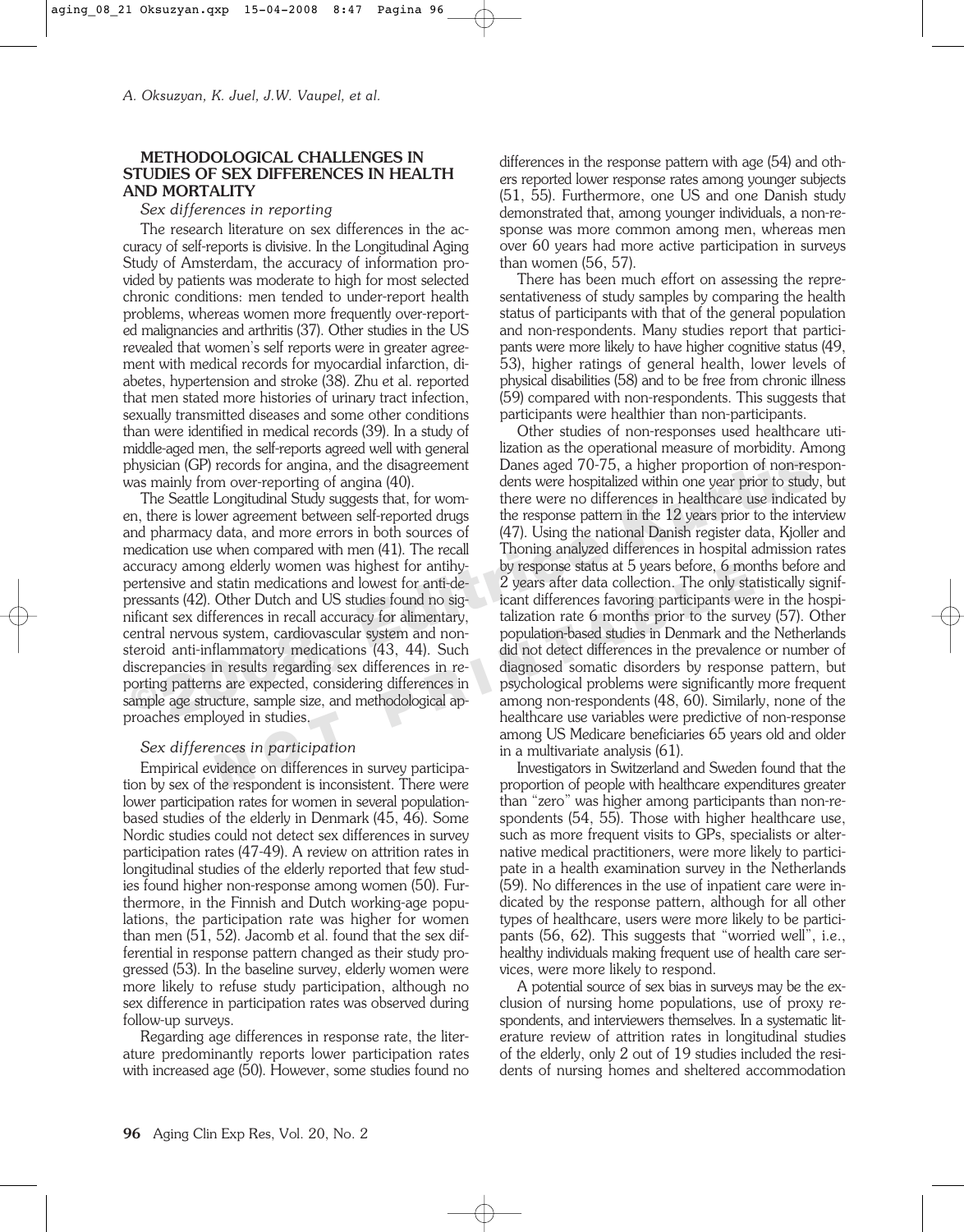(50). It has been demonstrated that proxy respondents are mainly women, and that female interviewers elicited more information than male interviewers (63). Some studies suggested that lay proxy respondents tend to over-report physical disabilities and cognitive function and under-report the quality of life, compared with the respondents themselves (64, 65). However, little is known about whether the exclusion of institutionalized populations, who generally have poorer health than same-age non-institutionalized counterparts, and of proxies, who are often spouses, confounds the analysis of sex differences in response patterns and health assessments in surveys.

As illustrated in this short literature overview, the health characteristics of non-respondents to surveys were mixed and dependent on age, cohort, country and sex. It is not clear whether the sex differences in participation and reporting are important for the differences in health between men and women.

### EXPLANATIONS FOR SEX DIFFERENCES IN HEALTH AND MORTALITY

The most widely cited explanations for the male-female health-survival paradox include biological endowments, risks acquired through social roles and behaviors (including illness and health reporting behaviors), physicians' diagnostic patterns, and differential healthcare access, treatment and use.

#### *Biological explanations*

The most prominent biological explanations for the health-survival paradox are hormonal, autoimmune and genetic (66). The increase in cardiovascular disease in men approximately 10 years before women, combined with the favorable effect of estrogen on serum lipids (67) and its protective effect on brain cells (68) and consequent prevention of degenerative processes, has led to the hypothesis that estrogen is a central factor in the paradox. Endogenous estrogen decreases serum lowdensity lipoprotein cholesterol and increases high-density lipoprotein cholesterol levels, lowering the CHD risk in women of reproductive age. The widely accepted opinion that hormonal replacement therapy (HRT) decreases the CHD risk for post-menopausal women has been challenged since publication of the principal results of randomized clinical trials of HRT in post-menopausal women (69, 70). The Women's Health Initiative (WHI) trial revealed an excessive risk of CHD events, pulmonary embolism, stroke and breast cancer among post-menopausal women receiving estrogen plus progestin compared with a placebo group, although the protective effect of HRT for colorectal and endometrial cancers and osteoporosis was also indicated (69, 70). An ancillary substudy of the WHI trial indicated that young post-menopausal women with estrogen treatment alone had lower coronary artery calcification and, thus, risk of **IN**<br>
ITERRELLE IN THE EXECUTE ON THE EXECUTE OF Some test sections of the some data indicate that men have higher test sections (and infectious diseases. Convergentations to the paradic are hormonal, autoimmune and the in

coronary events, compared with a placebo group (71). The researchers suggested that estrogen therapy reduced the calcified plaque burden of coronary arteries in young post-menopausal women who were still free from atherosclerosis. However, due to its complex effects on the cardiovascular system, estrogen may elevate the CHD risk due to increased likelihood of thrombosis and plaque rupture in older women with advanced atherosclerosis (72). Recently, Barrett-Connor argued against the timing hypothesis, commenting that the evidential support from clinical trials was weak (73). The estrogen hypothesis does not explain the sex differences at older ages, when menopause occurred decades ago and where the sex differences in cardiovascular diseases are very modest. More research is needed to reveal stronger evidence that estrogen partially explains sex differences in health and mortality.

The evidence of risks and benefits of testosterone replacement therapy in men is under debate (74). The latest research indicates no beneficial or harmful effects of low-dose testosterone replacement on body composition, physical performance, insulin sensitivity or quality of  $lifo$  in men  $(75)$ .

The "immunocompetence" hypothesis is that increased male mortality throughout life may partly be due to the greater susceptibility of men to infections (76, 77). Indeed, some data indicate that men have higher mortality due to parasitic and infectious diseases. Conversely, because testosterone causes immunosuppression, it has been suggested that men have a lower likelihood of producing autoantibodies and, hence, of having autoimmune diseases, which predominantly occur in women (76). **EXPLANATIONS FOR SEX DIFFERENCES IN**<br> **EXPLANATIONS FOR SEX DIFFERENCES IN**<br>
EXPLAINENT EXPLAINENT EXPLAINED TO RETALLED THE SURVEY THE SURVEY AND MORTALITY<br>
IDENTIFY SURVEY IN the state of the male-female<br>
Integral the

According to the X-chromosome hypothesis, the lack of a second X chromosome in men is associated with increased mortality. Studies of peripheral blood cells from elderly monozygotic female twins show a strong tendency for the same cell line to become predominant in two co-twins, which suggests that X-linked genetic factors influence human hematopoietic stem-cell kinetics and, potentially, organism survival. The fact that women have two cell lines with different potentials may be one reason why they live longer than men (66, 78).

# *Sex differences in health transitions*

Studies of younger elderly people suggest that the rate-of-change in physical and cognitive functioning is associated with longevity (79). Women aged 65 years and over had a greater rate of decline in physical function and were less likely to recover from disability than men (80). The sex differences in recovery rates were largest among nonagenarians (21). However, the data are sparse among the oldest-old, due to logistical challenges (high mortality and non-response), but available data suggest that, although the level of functioning is predictive of survival, the rate of decline is also impor-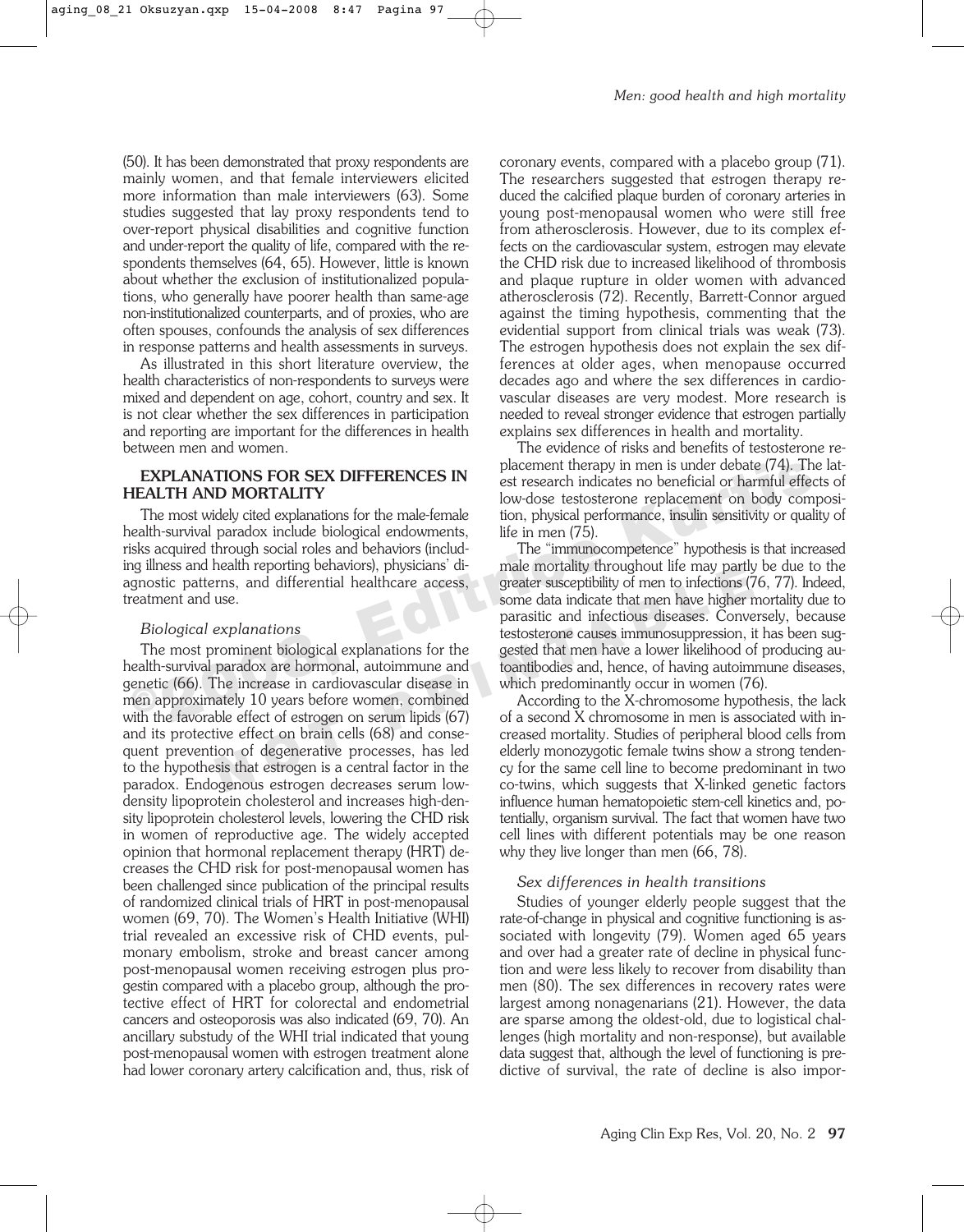tant. The decline-mortality association is central in 'terminal decline research', and it has been found that poor cognitive functioning among elderly individuals is associated with impending death (81). The effects of level and rate-of-change are mixed and may vary with age. The inconsistent results may be a consequence of the fact that most of these studies had few participants with three or more assessments, which creates difficulties in studying sex differences by means of latent growth curve modeling and transition models.

Little is known about sex differences in the rate-ofchange in physical and cognitive function and recovery rates in the oldest population. It is unclear to what extent the health-survival paradox is due to different transition rates from an 'unhealthy state' to death or a 'healthy state' for men and women. It is possible that 'unhealthy' men have higher mortality rates and that the sex difference in transition rates depends on how 'unhealthy' is defined (disabilities *vs* diseases, self-report *vs* measured *vs* healthcare use). There is evidence that incidence, recovery and mortality influence the sex difference in disability prevalence, and that incidence has the greatest impact (21). It is also not clear whether level or rate-of-change (relative or absolute) is the best predictor of subsequent survival. If absolute rate-of-change is the most predictive, this may explain part of the health-survival paradox, as men have the largest absolute decline. bilities vs diseases, self-report vs measured vs healthcare<br>
length and slightly more absent days from<br>
laity influence the iso-difference in disability prevalence,<br>
and often medically upseliance of corresponding the medi

# *Sex differences in lifestyle behavior*

Research has consistently demonstrated that men engage more frequently in higher risk-taking behaviors, such as cigarette smoking, alcohol consumption, more frequent use of psychoactive substances, and less safe driving, which all increase the risks of CHD, lung cancer, chronic obstructive pulmonary diseases, liver cirrhosis, and accident fatalities in comparison with women (7, 13). Although the prevalence of smoking has declined in recent years in both sexes in most European countries, the decrease was smaller in women than men (82). The US data for 1999-2004 suggest that the increasing trend of being overweight was more pronounced among men and was leveling off in women (83). Similarly, in Sweden in 1985-2002, the percentage of overweight individuals was always higher in men than women, and the increase in body mass index was more pronounced in men, whereas abdominal obesity increased mainly in women (84). Several studies have shown that women are more likely than men to choose low-fat foods, consume less meat and more fruit and fiber, and limit salt intake (85, 86), but men are more physically active than women (87). Although unhealthy behaviors contribute to the increased risk of cardiovascular and other chronic diseases and mortality in men, they cannot fully explain sex differences in health and mortality. This is suggested by sex differential mortality in the studies restricted to populations

with a particular health profile, such as old Amish (88) and Mormons (89, 90).

*Sex differences in social roles and health behavior* Wingard argued that sex differences in morbidity and mortality may be partially attributed to sex differences in risks acquired through social roles and behaviors, such as reporting, illness and help-seeking behaviors (5). Since women were traditionally more responsible for family health and knowledgeable about pathological signs, they had a higher propensity to use healthcare services than men. Gender stereotypes and related social norms made it culturally more acceptable for women to be sick, report more health problems and get advice about illness, suggesting that sex differences in health could be partially attributed to gender role expectations and responsibilities. Several studies found that women reported significantly higher mean numbers of symptoms (91), had more interest in health and slightly more absent days from work compared with men (92). Women reported more trivial and often medically unexplained symptoms (93) and all types of symptoms (94). A recent UK study showed that men with higher 'femininity' scores had a lower risk of death from CHD, whereas there was no similar relationship for women, suggesting that men with more stereotypical 'masculine' behavior were at higher risk of premature mortality (95).

To contrast the hypothesis that the sick role is more compatible with women, it has been proposed that a woman's illness is more detrimental for the entire family, due to the greater burden of household responsibilities on women (96). In addition, there was little or no evidence of sex differentials in the number of reported physical symptoms (e.g., painful joints) and seeking medical care for diseases requiring prompt medical intervention, such as cancer (27). More frequent reporting by women occurred only in the number of malaise-type symptoms (e.g., sleep problems or concentration difficulties). A UK study found no evidence that women more readily reported trivial or mental health problems compared with men (97). Some authors suggest that occupational and socio-economic status and conditions are important factors influencing help-seeking behavior when individuals face illness. The Whitehall II study showed that a lower employment grade was associated with higher rates of short- and long-term absence, and that 50% of women were employed in the clerical and office support grades compared with 9% of men (98). The adjustment for employment grade revealed excess absenteeism in men in several disease categories. Other scholars found that employed, married parents had better health than unemployed single women and men without children (99). Additionally, contemporary industrial societies with gender-equality oriented policies have broken the traditional distribution of sex roles, and have more fathers with change is the most predictive, this may<br>tionship for women, suggesting that m<br>the health-survival paradox, as men have<br>on the stereotypical 'masculine' behavior were a<br>prematter corntatt the hypothesis that the si<br>compatib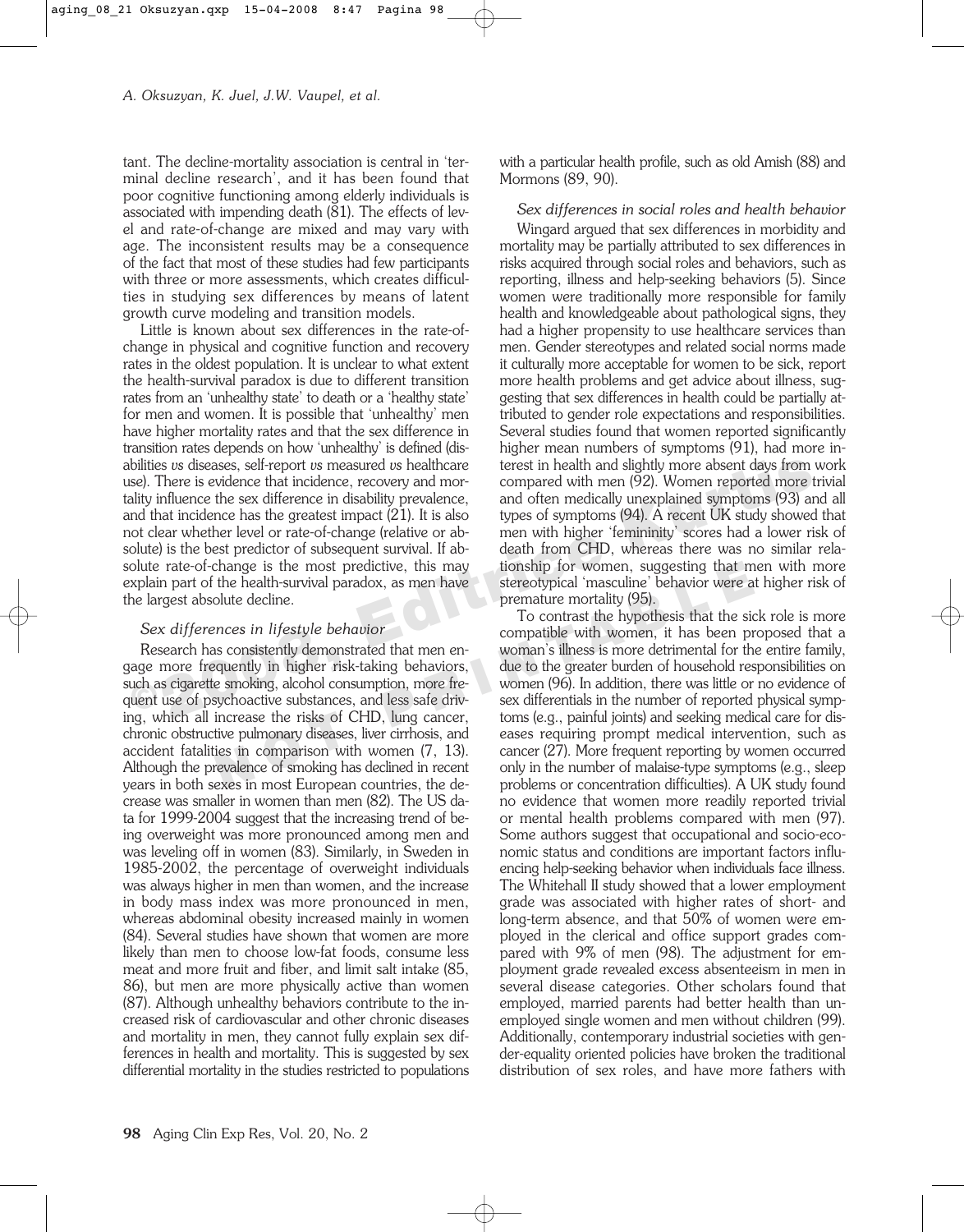household responsibilities and caring for children and more women working.

#### *Sex differences in healthcare utilization*

Previous research has indicated the higher utilization of healthcare services by women compared with men, although sex differences fall for more serious health problems or hospital admissions (93, 100). Although differences in reproductive biology are important in explaining sex differences in healthcare utilization, being a woman predicts higher use of health services if sex-specific conditions are removed (6, 92). Women had significantly higher mean numbers of visits to primary care and diagnostic clinics compared with men, although the mean number of hospitalizations was similar (101, 102). Analysis of the national Danish Registry data showed that men had a lower rate of primary care use, but a higher hospitalization rate than women (103), suggesting that Danish men disregarded early signs of disease and the importance of preventive measures. They seem to postpone going to a physician until the later stages of disease development, which require more complex interventions, and are less effective for longterm survival and more costly. A review also suggested a trend of delayed help-seeking behavior in men (104).

The use of prescription medicines was more common among women in the Nordic and other populations, even when reproduction-related medications were excluded (105-107). Women used more anti-anxiety, anti-depressant, diuretic, and non-steroid anti-inflammatory drugs, but less pulmonary medications compared with men. Cardiovascular agents were the most commonly used medications in both genders at age 65 and over, although men used cardiovascular system medication, except diuretics, more often and from earlier ages than did women. v signs of disease and the importance of preventive mea-<br>
ucurs. They seem to postpone going to a physician until the contrise. Soc Sci Med 2007; 64: 1665-78.<br>
inter stages of disease development, which require more<br>
are t DRESCRIPTION INCREDITED IN the Nordical distribution relation and other populations, even excluded<br>
In the Nordical and charge excluded<br>
S. Wingard DL. The sex differential in morbid<br>
trion-related medications were exclude

## **CONCLUSIONS**

Although the male-female health-survival paradox has been studied for decades, we still do not fully understand either the reasons for it or its mechanisms (66). There are probably multiple causes, including fundamental biological differences between the sexes, such as genetic factors, immune system response, hormones, and disease patterns. Behavioral differences such as risk-taking or reluctance to seek and comply with medical treatment also probably play a role. Some of the differences may be due to delays in seeking treatment by men, or bias in surveys, if men are more reluctant than women to participate and/or accurately report in surveys, if they have disabilities or diseases. Quantifying the effects of these proposed mechanisms are important research topics that need more attention to shed light on the male-female paradox of health and survival. If further research suggests that heightened male hospitalization and mortality is partially due to delayed treatment seeking, then factors affecting the seeking of medical help should be carefully studied and appropriate mea-

sures taken to improve men's illness behavior. If women have a more rapid transition from 'healthy' to 'unhealthy' states and a lower probability of recovery compared with men, then future research should focus on identifying contributing factors and designing strategies to prevent disability and improve the quality of life of elderly women. The Nordic countries, with their long tradition of surveys with high participation rates and comprehensive national health registers, are excellent settings for such studies.

#### ACKNOWLEDGEMENTS

The authors thank referees for their helpful comments and Susann Backer for valuable language editing of the paper. The work was supported by Grant P01-AG-08761 from the National Institute of Aging and the VELUX Foundation.

#### REFERENCES

- 1. Barford A, Dorling D, Smith GD, Shaw M. Life expectancy: women now on top everywhere. BMJ 2006; 332: 808.
- 2. Olsen KM, Dahl S-A. Health differences between European countries. Soc Sci Med 2007; 64: 1665-78.
- 3. Preston SH. Mortality patterns in national populations: with special reference to recorded causes of death. Studies in population. New York: Academic Press, 1976.
- 4. Nathanson CA. Illness and the feminine role: a theoretical review. Soc Sci Med 1975; 9: 57-62.
- 5. Wingard DL. The sex differential in morbidity, mortality, and lifestyle. Annu Rev Public Health 1984; 5: 433-58.
- 6. Verbrugge LM. Gender and health: an update on hypotheses and evidence. J Health Soc Behav 1985; 26: 156-82.
- 7. Waldron I. What do we know about causes of sex differences in mortality? A review of the literature. Population Bulletin of the United Nations 1985: 59-76.
- 8. Case A, Paxson C. Sex differences in morbidity and mortality. Demography 2005; 42: 189-214.
- 9. Kalben BB. Why men die younger: causes of mortality differences by sex. North American Actuarial Journal 2000; 4: 83-111.
- 10. Helweg-Larsen K, Juel K. Sex differences in mortality in Denmark during half a century, 1943-92. Scand J Public Health 2000; 28: 214-21.
- 11. Rigby JE, Dorling D. Mortality in relation to sex in the affluent world. J Epidemiol Community Health 2007; 61: 159-64.
- 12. Gjonca A, Tomassini C, Toson B, Smallwood S. Sex differences in mortality, a comparison of the United Kingdom and other developed countries. Health Stat Q 2005: 6-16.
- 13. Waldron I. Recent trends in sex mortality ratios for adults in developed countries. Soc Sci Med 1993; 36: 451-62.
- 14. Preston SH, Wang H. Sex mortality differences in the United States: the role of cohort smoking patterns. Demography 2006; 43: 631-46.
- 15. HMD. Human Mortality Database. University of California, Berkeley and Max Planck Institute for Demographic Research. Available at www.mortality.org
- 16. WHOMD. WHO Mortality Database. Available at http://www.who.int/healthinfo/morttables/en/index.html.
- 17. Jylha M, Guralnik JM, Ferrucci L, Jokela J, Heikkinen E. Is self-rated health comparable across cultures and genders? J Gerontol B Psychol Sci Soc Sci 1998; 53: S144-52.
- 18. Benyamini Y, Blumstein T, Lusky A, Modan B. Gender differ-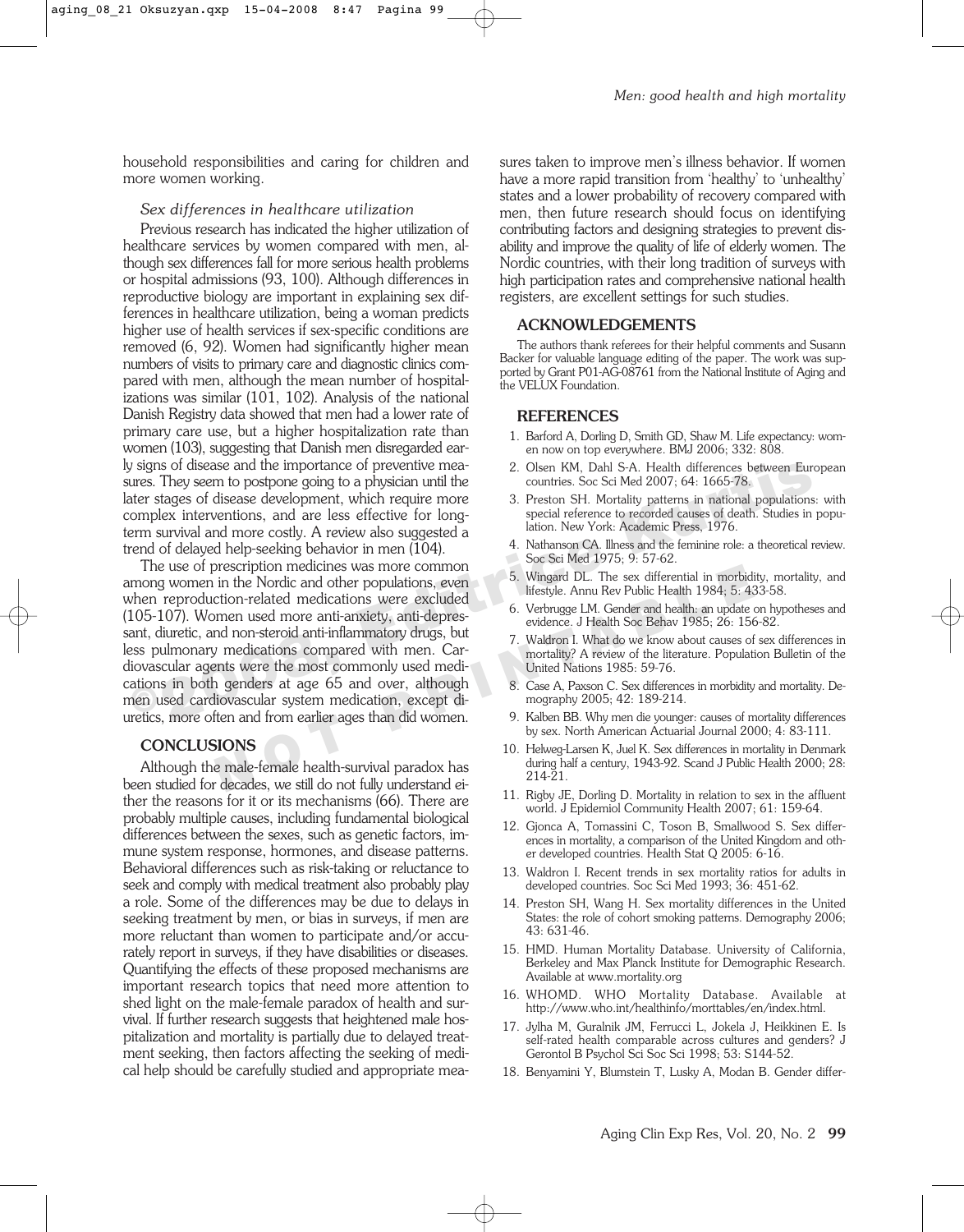ences in the self-rated health-mortality association: is it poor self-rated health that predicts mortality or excellent self-rated health that predicts survival? Gerontologist 2003; 43: 396-405.

- 19. Yi Z, Yuzhi L, George LK. Gender differentials of the oldest old in China. Res Aging 2003; 25: 65-80.
- 20. Arber S, Cooper H. Gender differences in health in later life: the new paradox? Soc Sci Med 1999; 48: 61-76.
- 21. Leveille SG, Penninx BW, Melzer D, Izmirlian G, Guralnik JM. Sex differences in the prevalence of mobility disability in old age: the dynamics of incidence, recovery, and mortality. J Gerontol B Psychol Sci Soc Sci 2000; 55: S41-50.
- 22. Frederiksen H, Hjelmborg J, Mortensen J, McGue M, Vaupel JW, Christensen K. Age trajectories of grip strength: cross-sectional and longitudinal data among 8,342 Danes aged 46 to 102. Ann Epidemiol 2006; 16: 554-62.
- 23. Nybo H, Gaist D, Jeune B, McGue M, Vaupel JW, Christensen K. Functional status and self-rated health in 2,262 nonagenarians: The Danish 1905 Cohort Survey. J Am Geriatr Soc 2001; 49: 601-9.
- 24. Hjertestatistik 2004/Heart Statistics 2004. Copenhagen: The Danish Heart Foundation and the Danish National Institute of Public Health.
- 25. Wingard DL, Cohn BA, Kaplan GA, Cirillo PM, Cohen RD. Sex differentials in morbidity and mortality risk examined by age and cause in the same cohort. Am J Epidemiol 1989; 130: 601-10. Daman Fractromation and the Damash National Institute of Pubmann Fractrice SR. A validation study of patient interview day<br>
25. Wingard DL, Cohn BA, Kaplan GA, Cirillo PM, Cohen RD.<br>
Sex differentials in morbidity and mort
- 26. Rich-Edwards JW, Manson JE, Hennekens CH, Buring JE. The primary prevention of coronary heart disease in women. N Engl J Med 1995; 332: 1758-66.
- 27. Macintyre S, Hunt K, Sweeting H. Gender differences in health: are things really as simple as they seem? Soc Sci Med 1996; 42: 617-24.
- 28. Whitacre CC. Sex differences in autoimmune disease. Nat Immunol 2001; 2: 777-80.
- 29. Gold CH, Malmberg B, McClearn GE, Pedersen NL, Berg S. Gender and health: a study of older unlike-sex twins. J Gerontol B Psychol Sci Soc Sci 2002; 57: S168-76.
- 30. Kardys I, Vliegenthart R, Oudkerk M, Hofman A, Witteman JCM. The female advantage in cardiovascular disease: do vascular beds contribute equally? Am J Epidemiol 2007; 166: 403-12.
- 31. Iezzoni LI, Ash AS, Shwartz M, Mackiernan YD. Differences in procedure use, in-hospital mortality, and illness severity by gender for acute myocardial infarction patients: are answers affected by data source and severity measure? Med Care 1997; 35: 158-71.
- 32. Shaw M, Maxwell R, Rees K, et al. Gender and age inequity in the provision of coronary revascularisation in England in the 1990s: is it getting better? Soc Sci Med 2004; 59: 2499-507.
- 33. Bowling A, Bond M, McKee D, et al. Equity in access to exercise tolerance testing, coronary angiography, and coronary artery bypass grafting by age, sex and clinical indications. Heart 2001; 85: 680-6.
- 34. Anand SS, Xie CC, Mehta S, Franzosi MG, et al. Differences in the management and prognosis of women and men who suffer from acute coronary syndromes. J Am Coll Cardiol 2005; 46: 1845-51.
- 35. Vaccarino V, Lin ZQ, Kasl SV, et al. Gender differences in recovery after coronary artery bypass surgery. J Am Coll Cardiol 2003; 41: 307-14.
- 36. Chambers TA, Bagai A, Ivascu N. Current trends in coronary artery disease in women. Curr Opin Anaesthesiol 2007; 20: 75-82.
- 37. Kriegsman DMW, Penninx BWJH, Van Eijk JTM, Boeke AJP, Deeg DJH. Self-reports and general practitioner infor-

mation on the presence of chronic diseases in community dwelling elderly: a study on the accuracy of patients' self-reports and on determinants of inaccuracy. J Clin Epidemiol 1996; 49: 1407-17.

- 38. Okura Y, Urban LH, Mahoney DW, Jacobsen SJ, Rodeheffer RJ. Agreement between self-report questionnaires and medical record data was substantial for diabetes, hypertension, myocardial infarction and stroke but not for heart failure. J Clin Epidemiol 2004; 57: 1096-103.
- 39. Zhu K, McKnight B, Stergachis A, Daling JR, Levine RS. Comparison of self-report data and medical records data: results from a case-control study on prostate cancer. Int J Epidemiol 1999; 28: 409-17.
- 40. Lampe FC, Walker M, Lennon LT, Whincup PH, Ebrahim S. Validity of a self-reported history of doctor-diagnosed angina. J Clin Epidemiol 1999; 52: 73-81.
- 41. Caskie GI, Willis SL, Warner Schaie K, Zanjani FA. Congruence of medication information from a brown bag data collection and pharmacy records: findings from the Seattle longitudinal study. Exp Aging Res 2006; 32: 79-103.
- 42. Boudreau DM, Daling JR, Malone KE, Gardner JS, Blough DK, Heckbert SR. A validation study of patient interview data and pharmacy records for antihypertensive, statin, and antidepressant medication use among older women. Am J Epidemiol 2004; 159: 308-17.
- 43. Van den Brandt PA, Petri H, Dorant E, Goldbohm RA, Van de Crommert S. Comparison of questionnaire information and pharmacy data on drug use. Pharm Weekbl Sci 1991; 13: 91-6.
- 44. West SL, Savitz DA, Koch G, Strom BL, Guess HA, Hartzema A. Recall accuracy for prescription medications: self-report compared with database information. Am J Epidemiol 1995; 142: 1103-12. **EXECUTE THEORY CONTROLL CONTROLL CONTROLL CONTROLL CONTROLL CONTROLL CONTROLL CONTROLL CONTROLL CONTROLL CONTROLL CONTROLL CONTROLL CONTROLL CONTROLL CONTROLL CONTROLL CONTROLL CONTROLL CONTROLL CONTROLL CONTROLL CONTROLL** 
	- 45. Nybo H, Gaist D, Jeune B, et al. The Danish 1905 Cohort: a genetic-epidemiological nationwide survey. J Aging Health 2001; 13: 32-46.
	- 46. Christensen K, Holm NV, McGue M, Corder L, Vaupel JW. A Danish population-based twin study on general health in the elderly. J Aging Health 1999; 11: 49-64.
	- 47. Osler M, Schroll M. Differences between participants and non-participants in a population study on nutrition and health in the elderly. Eur J Clin Nutr 1992; 46: 289-95.
	- 48. Drivsholm T, Eplov LF, Davidsen M, et al. Representativeness in population-based studies: a detailed description of non-response in a Danish cohort study. Scand J Public Health 2006; 34: 623-31.
	- 49. von Strauss E, Fratiglioni L, Jorm AF, Viitanen M, Winblad B. Attitudes and participation of the elderly in population surveys: data from a longitudinal study on aging and dementia in Stockholm. J Clin Epidemiol 1998; 51: 181-7.
	- 50. Chatfield MD, Brayne CE, Matthews FE. A systematic literature review of attrition between waves in longitudinal studies in the elderly shows a consistent pattern of dropout between differing studies. J Clin Epidemiol 2005; 58: 13-9.
	- 51. Van Loon AJM, Tijhuis M, Picavet HSJ, Surtees PG, Ormel J. Survey non-response in the Netherlands: effects on prevalence estimates and associations. Ann Epidemiol 2003; 13: 105-10.
	- 52. Korkeila K, Suominen S, Ahvenainen J, et al. Non-response and related factors in a nation-wide health survey. Eur J Epidemiol 2001; 17: 991-9.
	- 53. Jacomb P, Jorm A, Korten A, Christensen H, Henderson AS. Predictors of refusal to participate: a longitudinal health survey of the elderly in Australia. BMC Public Health 2002; 2: 4.
	- 54. Etter J-F, Perneger TV. Analysis of non-response bias in a mailed health survey. J Clin Epidemiol 1997; 50: 1123-8.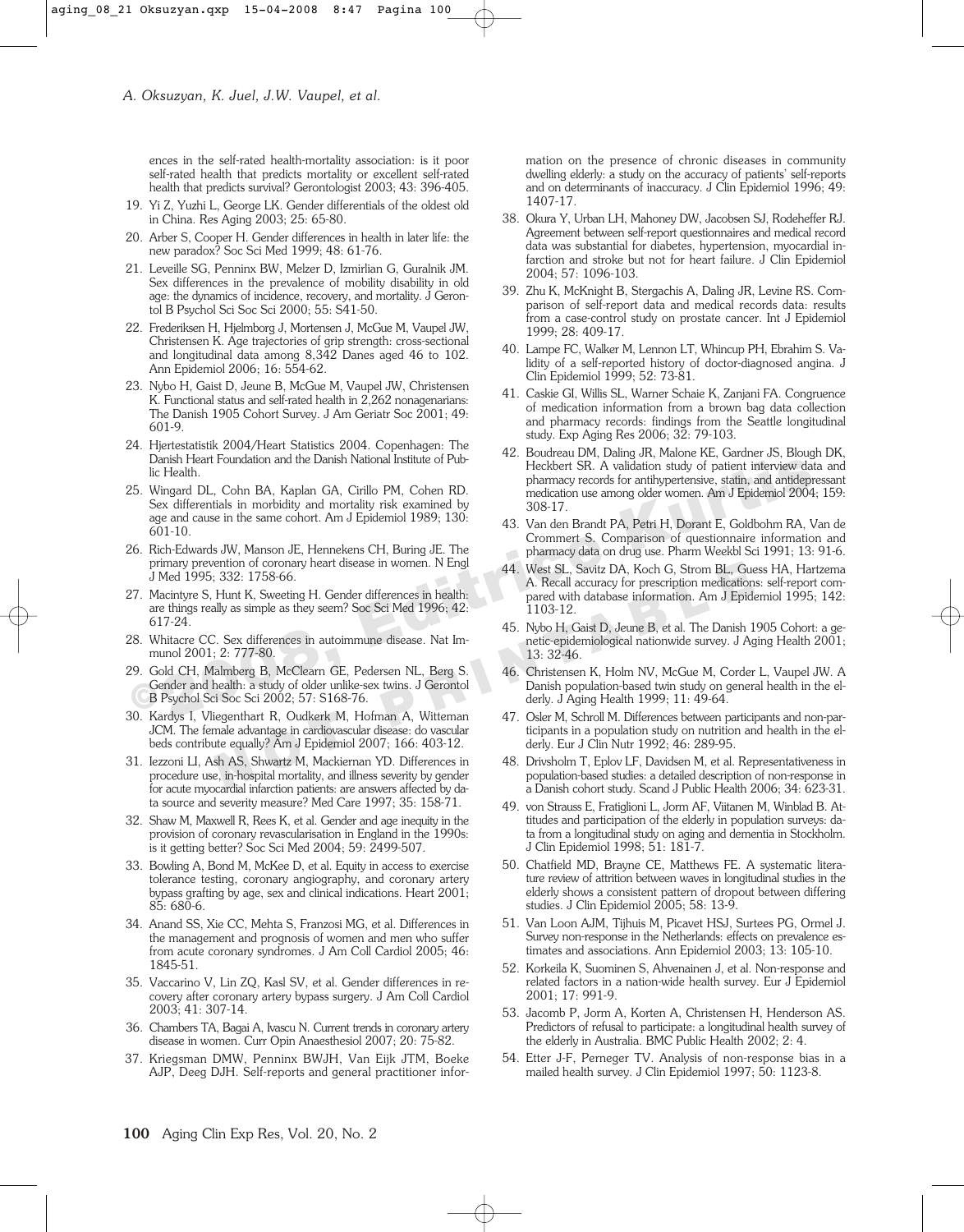- 55. Carlsson F, Merlo J, Lindstroem M, Oestergren P-O, Lithman T. Representativity of a postal public health questionnaire survey in Sweden, with special reference to ethnic differences in participation. Scand J Public Health 2006; 34: 132-9.
- 56. Lamers LM. Medical consumption of respondents and non-respondents to a mailed health survey. Eur J Public Health 1997; 7: 267-71.
- 57. Kjoller M, Thoning H. Characteristics of non-response in the Danish Health Interview Surveys, 1987-1994. Eur J Public Health 2005; 15: 528-35.
- 58. Hoeymans N, Feskens EJM, Van Den Bos GAM, Kromhout D. Non-response bias in a study of cardiovascular diseases, functional status and self-rated health among elderly men. Age Ageing 1998; 27: 35-40.
- 59. Boshuizen HC, Viet AL, Picavet HSJ, Botterweck A, van Loon AJM. Non-response in a survey of cardiovascular risk factors in the Dutch population: determinants and resulting biases. Public Health 2006; 120: 297-308.
- 60. van den Akker M, Buntinx F, Metsemakers JF, Knottnerus JA. Morbidity in responders and non-responders in a register-based population survey. Fam Pract 1998; 15: 261-3.
- 61. Grotzinger KM, Stuart BC, Ahern F. Assessment and control of nonresponse bias in a survey of medicine use by the elderly. Med Care 1994; 32: 989-1003.
- 62. Reijneveld SA, Stronks K. The impact of response bias on estimates of health care utilization in a metropolitan area: the use of administrative data. Int J Epidemiol 1999; 28: 1134-40.
- 63. Nathanson CA. Sex roles as variables in the interpretation of morbidity data: a methodological critique. Int J Epidemiol 1978; 7: 253-62.
- 64. Magaziner J, Zimmerman SI, Gruber-Baldini AL, Hebel JR, Fox KM. Proxy reporting in five areas of functional status: comparison with self-reports and observations of performance. Am J Epidemiol 1997; 146: 418-28. 31. Grotzinger KM, Stuart BC, Ahem F. Assessment and control of a Laukka EJ, MacDonald SWS, Backman L. Contrasting concersponse bias in a survey of medicine use by the elderly. Med<br>
2. Reijneveld SA, Stronks K. The impact
- 65. Yasuda N, Zimmerman S, Hawkes WG, Gruber-Baldini AL, Hebel R, Magaziner J. Concordance of proxy-perceived change and measured change in multiple domains of function in older persons. J Am Geriatr Soc 2004; 52: 1157-62.
- 66. Austad S. Why women live longer than men: sex differences in longevity. Gend Med 2006; 3: 79-92.
- 67. Waldron I. Contributions of biological and behavioral factors to changing sex differences in ischemic heart disease mortality. In: Lopez AD, Caselli G, Valkonen T, eds. Adult Mortality in Developed Countries: From Description to Explanation. Oxford: Oxford University Press, 1995: 167-78.
- 68. McEwen BS, Alves SE. Estrogen actions in the central nervous system. Endocr Rev 1999; 20: 279-307.
- 69. Chlebowski RT, Hendrix SL, Langer RD, et al. Influence of estrogen plus progestin on breast cancer and mammography in healthy postmenopausal women: the Women's Health Initiative Randomized Trial. JAMA 2003; 289: 3243-53.
- 70. Rossouw JE, Anderson GL, Prentice RL, et al. Risks and benefits of estrogen plus progestin in healthy postmenopausal women: principal results from the Women's Health Initiative Randomized Controlled Trial. JAMA 2002; 288: 321-33.
- 71. Manson JE, Allison MA, Rossouw JE, et al. Estrogen therapy and coronary-artery calcification. N Engl J Med 2007; 356: 2591-602.
- 72. Manson JE, Bassuk SS. Invited Commentary: Hormone therapy and risk of coronary heart disease: why renew the focus on the early years of menopause? Am J Epidemiol 2007; 166: 511-7.
- 73. Barrett-Connor E. Hormones and heart disease in women: the timing hypothesis. Am J Epidemiol 2007; 166: 506-10.
- 74. Vastag B. Many questions, few answers for testosterone replacement therapy. JAMA 2003; 289: 971-2.
- 75. Nair KS, Rizza RA, O'Brien P, et al. DHEA in elderly women and DHEA or testosterone in elderly men. N Engl J Med 2006; 355: 1647-59.
- 76. Owens IPF. Ecology and evolution: sex differences in mortality rate. Science 2002; 297: 2008-9.
- 77. Crimmins EM, Finch CE. Commentary: Do older men and women gain equally from improving childhood conditions? Int J Epidemiol 2006; 35: 1270-1.
- 78. Christensen K, Kristiansen M, Hagen-Larsen H, et al. X-linked genetic factors regulate hematopoietic stem-cell kinetics in females. Blood 2000; 95: 2449-51.
- 79. Deeg DJH, Hofman A, van Zonneveld RJ. The association between change in cognitive function and longevity in Dutch elderly. Am J Epidemiol 1990; 132: 973-82.
- 80. Beckett LA, Brock DB, Lemke JH, et al. Analysis of change in self-reported physical function among older persons in four population studies. Am J Epidemiol 1996; 143: 766-78.
- 81. Laukka EJ, MacDonald SWS, Backman L. Contrasting cognitive trajectories of impending death and preclinical dementia in the very old. Neurology 2006; 66: 833-8.
- 82. Costanza M, Salamun J, Lopez A, Morabia A. Gender differentials in the evolution of cigarette smoking habits in a general European adult population from 1993-2003. BMC Public Health 2006; 6: 130.
- 83. Ogden CL, Carroll MD, Curtin LR, McDowell MA, Tabak CJ, Flegal KM. Prevalence of overweight and obesity in the United States, 1999-2004. JAMA 2006; 295: 1549-55.
- 84. Berg C, Rosengren A, Aires N, Lappas G, et al. Trends in overweight and obesity from 1985 to 2002 in Goteborg, West Sweden. Int J Obes Relat Metab Disord 2005; 29: 916-24.
- 85. Wardle J, Haase AM, Steptoe A, Nillapun M, Jonwutiwes K, Bellisle F. Gender differences in food choice: the contribution of health beliefs and dieting. Ann Behav Med 2004; 27: 107-16.
- 86. Prattala R, Paalanen L, Grinberga D, Helasoja V, Kasmel A, Petkeviciene J. Gender differences in the consumption of meat, fruit and vegetables are similar in Finland and the Baltic countries. Eur J Public Health 2006: ckl265. A Sex roles as variables in the interpretation of intervention of the set of the control of the control of the set of the set of the set of the set of the set of the set of the set of the set of the set of the set of the s
	- 87. Simpson EEA, O'Connor JM, Livingstone MBE, et al. Health and lifestyle characteristics of older European adults: the ZENITH study. Eur J Clin Nutr 2005; 59: S13-21.
	- 88. Post W, Bielak LF, Ryan KA, et al. Determinants of coronary artery and aortic calcification in the Old Order Amish. Circulation 2007; 115: 717-24.
	- 89. Lyon JL, Wetzler HP, Gardner JW, Klauber MR, Williams RR. Cardiovascular mortality in Mormons and non-Mormons in Utah, 1969-1971. Am J Epidemiol 1978; 108: 357-66.
	- 90. Merrill RM, Lyon JL. Cancer incidence among Mormons and non-Mormons in Utah (United States) 1995-1999. Prev Med 2005; 40: 535-41.
	- 91. Ladwig KH, Marten-Mittag B, Formanek B, Dammann G. Gender differences of symptom reporting and medical health care utilization in the German population. Eur J Epidemiol 2000; 16: 511-8.
	- 92. Green CA, Pope CR. Gender, psychosocial factors and the use of medical services: a longitudinal analysis. Soc Sci Med 1999; 48: 1363-72.
	- 93. Verbrugge LM, Wingard DL. Sex differentials in health and mortality. Women Health 1987; 12: 103-45.